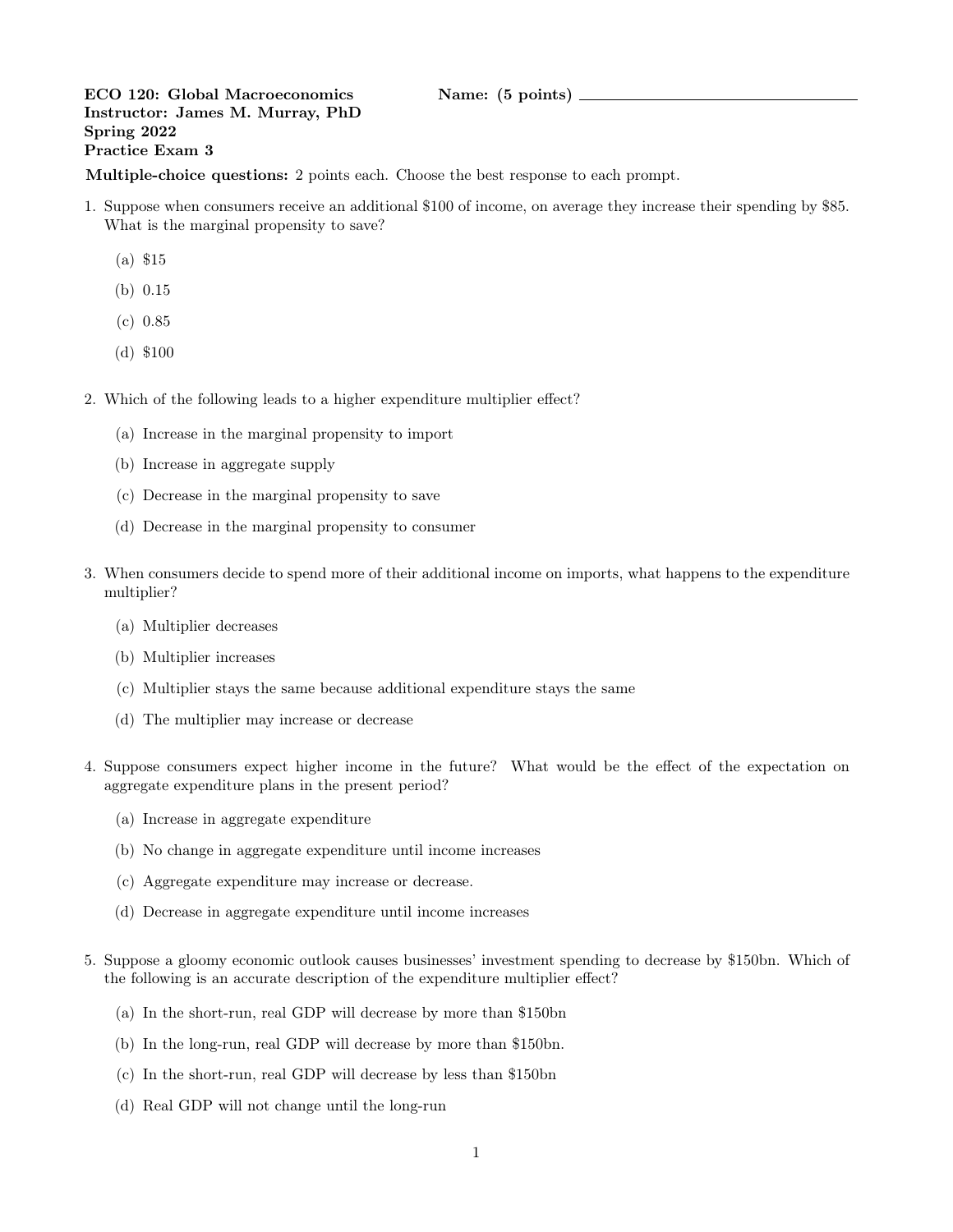- 6. Suppose interest rates decrease. Which of the following changes in expenditure plans are likely as a result?
	- (a) Decrease in consumption
	- (b) Increase in aggregate supply
	- (c) Increase in consumption
	- (d) Increase in saving
- 7. Suppose interest rates decrease. Which of the following changes in expenditure plans are likely as a result?
	- (a) Decrease in real GDP
	- (b) Decrease in savings
	- (c) Decrease in consumption
	- (d) Increase in investment spending
- 8. Suppose there is an unexpected decrease in business inventories. What will be the impact on inventory investment?
	- (a) Inventory investment will only change when inventories are gone
	- (b) Inventory investment spending decreases
	- (c) Inventory investment may increase or decrease
	- (d) Inventory investment spending increases
- 9. Which of the following leads to an increase in business inventories?
	- (a) Unexpected decrease in sales
	- (b) Increase in inflation
	- (c) Unexpected drop in production
	- (d) Unexpected increase in sales
- 10. Suppose when consumers receive \$120 of additional income, consumption spending increases by \$95 and import spending increases by \$15. What is the expenditure multiplier?
	- (a) 0.21
	- (b) 1.11
	- (c) 0.79
	- (d) 3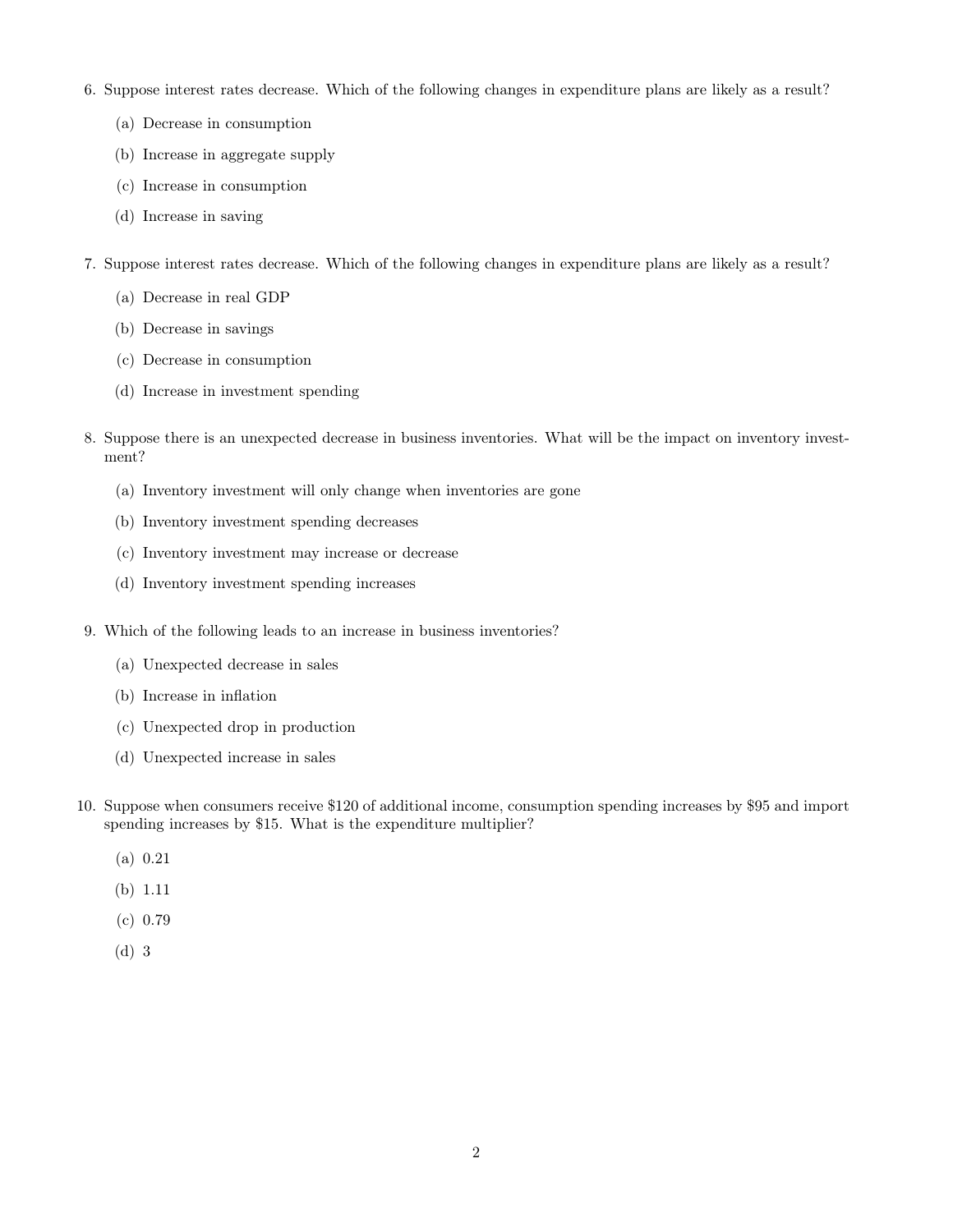- 11. Suppose when consumers increase the fraction of income that they save. What is the impact on the expenditure multiplier?
	- (a) The expenditure multiplier decreases
	- (b) The expenditure multiplier increases
	- (c) The expenditure multiplier is unaffected
	- (d) The expenditure multiplier increases, but only in the long-run
- 12. Suppose a war ends leading to a decrease in expenditures on military equipment and weapons. How does this affect government spending and aggregate demand?
	- (a) Government spending decreases and aggregate demand shifts to the right.
	- (b) Government spending decreases and aggregate demand shifts to the left.
	- (c) Government spending increases and aggregate demand shifts to the left.
	- (d) Government spending increases and aggregate demand shifts to the right.
- 13. Which of the following is upward sloping with respect to the aggregate price level?
	- (a) Aggregate demand
	- (b) Long-run aggregate supply
	- (c) Short-run aggregate supply
	- (d) Both short-run and long-run aggregate supply
- 14. Which of the following could lead to a rightward shift in the aggregate supply curve?
	- (a) Increase in aggregate demand
	- (b) Increase in energy prices
	- (c) Decrease in wages
	- (d) Increase in wages
- 15. Suppose consumers expect taxes to decrease in the future. Which of the following would happen in the present as a result?
	- (a) Nothing
	- (b) Aggregate demand shifts to the right.
	- (c) Aggregate demand shifts to the left.
	- (d) Aggregate supply shifts to the right.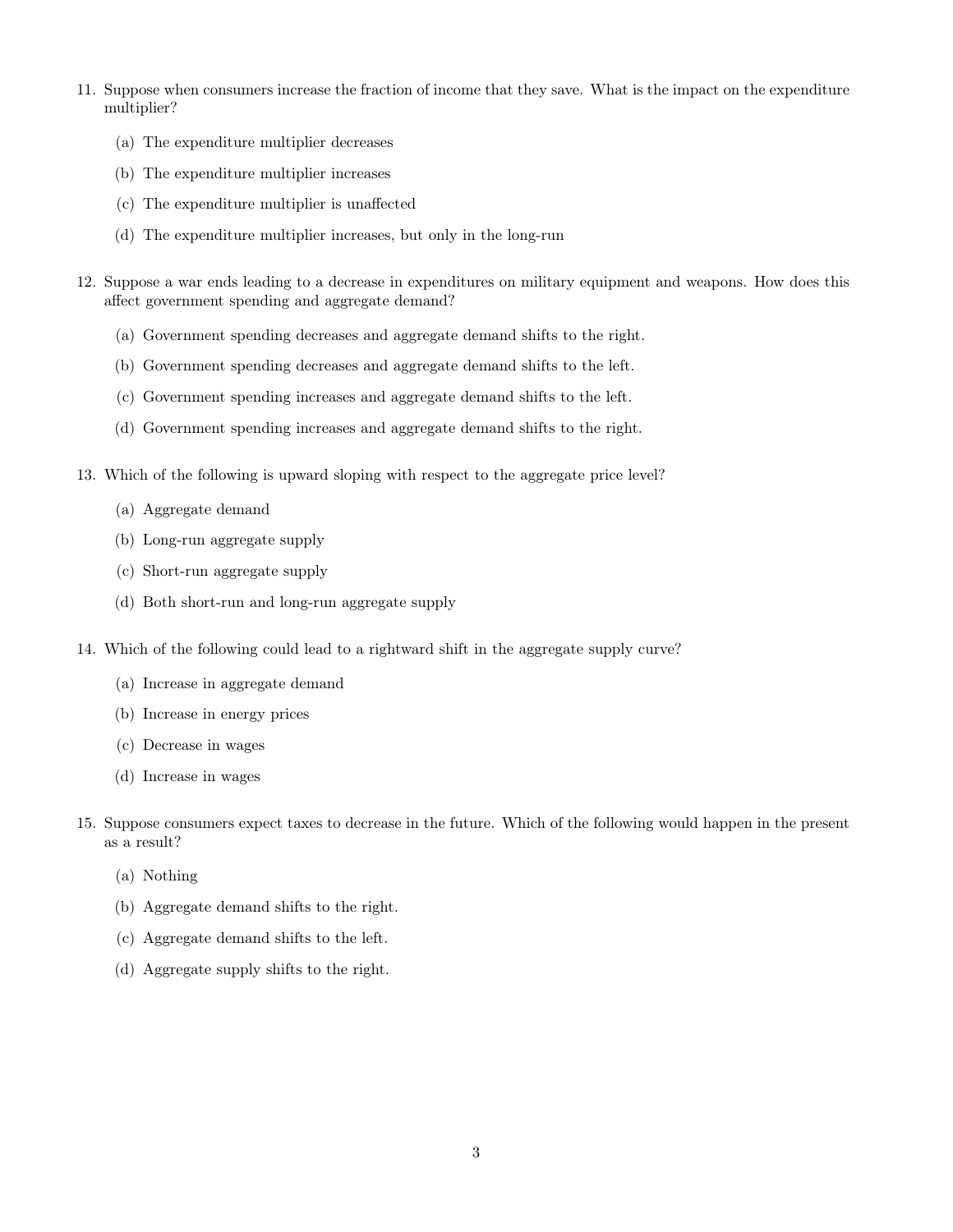- 16. Why does the short-run aggregate supply curve shift to the right in the long run, following a decrease in aggregate demand?
	- (a) Workers and firms adjust their expectations of wages and prices upward and they accept lower wages and prices.
	- (b) Workers and firms adjust their expectations of wages and prices upward and they push for higher wages and prices.
	- (c) Workers and firms adjust their expectations of wages and prices downward and they accept lower wages and prices.
	- (d) Workers and firms adjust their expectations of wages and prices downward and they push for higher wages and prices.
- 17. To stimulate the economy in 2020 in response to the COVID-19 health and economic crisis, Congress passed a stimulus package resulting in government spending increases and tax reductions for consumers. Which of the following should be the result?
	- (a) Aggregate supply shifts to the right and real GDP decreases.
	- (b) Aggregate demand shifts to the left and real GDP decreases.
	- (c) Aggregate demand shifts to the right and real GDP increases.
	- (d) Aggregate supply shifts to the right and real GDP increases.
- 18. Which of the following results in a rightward shift in real money demand?
	- (a) Increase in income
	- (b) Improvement in financial technology
	- (c) Increase in interest rate
	- (d) Increase in price level
- 19. Which of the following monetary policies lead to a decrease in the interest rate?
	- (a) Increase in money supply
	- (b) Decrease in taxes
	- (c) Increase in government expenditures
	- (d) Decrease in money demand
- 20. If the central bank wishes to decrease the price level, which monetary policy should it use?
	- (a) Increase money supply
	- (b) Increase taxes
	- (c) Decrease taxes
	- (d) Decrease money supply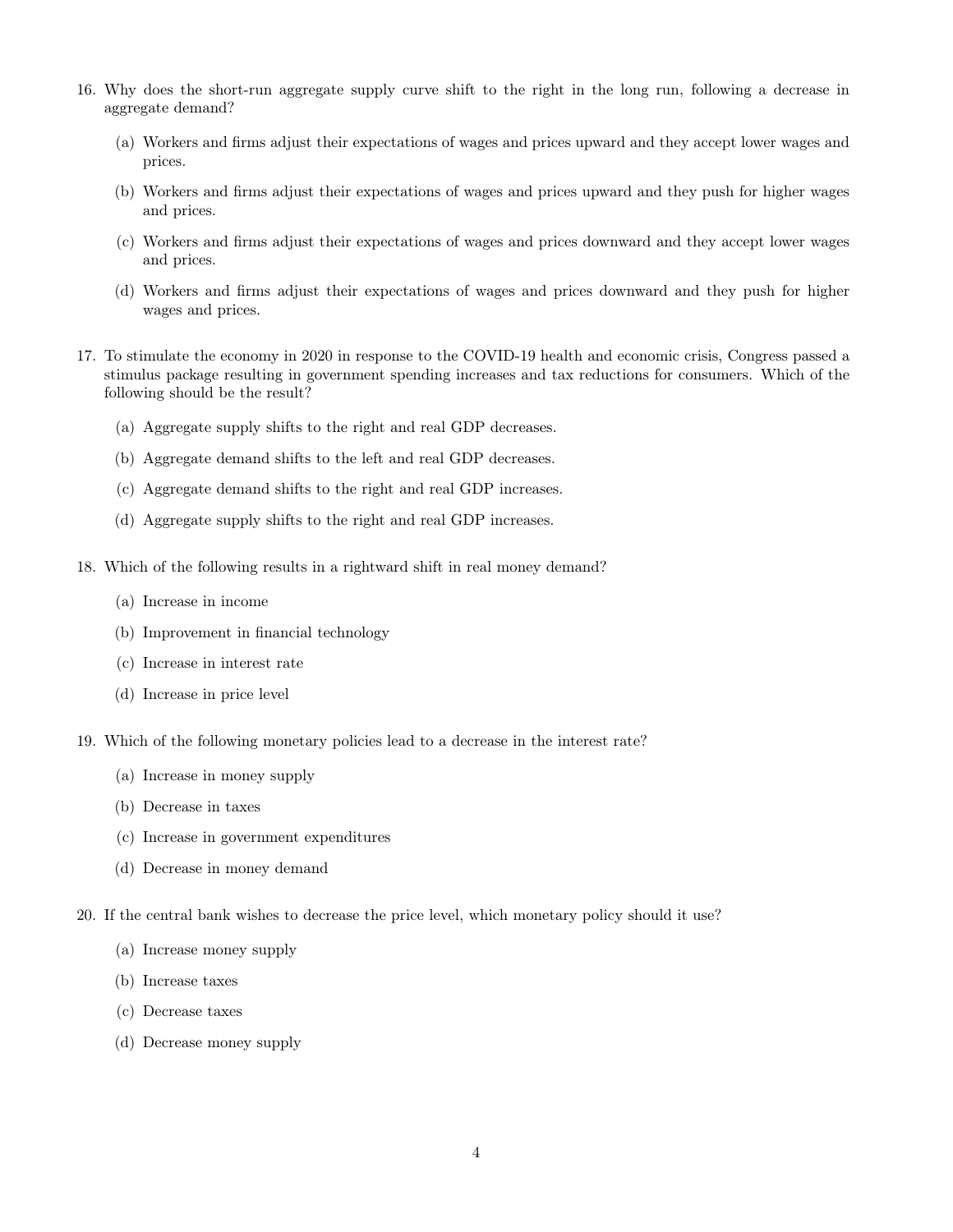- 21. Suppose the interest rate increases. Which of the following would be the effect on the market for final goods and services?
	- (a) Consumption demand and investment demand both decrease, causing both the aggregate demand and aggregate supply curves to shift to the left.
	- (b) Consumption demand and investment demand both increase, causing both the aggregate demand and aggregate supply curves to shift to the right.
	- (c) Consumption demand and investment demand both decrease, causing the aggregate supply curve to shift to the left.
	- (d) Consumption demand and investment demand both decrease, causing the aggregate demand curve to shift to the left.
- 22. Which of the following variables do not change in response to the interest rate?
	- (a) Money demand
	- (b) Money supply
	- (c) Aggregate demand
	- (d) Consumption demand
- 23. Suppose consumers decide to decrease their expenditures on imports. All other things remaining the same, what is the short-run impact on the market for final goods and services?
	- (a) Price level decreases and real GDP decreases.
	- (b) Price level increases and real GDP increases.
	- (c) Price level increases and real GDP decreases.
	- (d) Price level decreases and real GDP increases.
- 24. Suppose incomes decrease abroad leading to a decrease in sales abroad. All other things remaining the same, what is the impact on the market for final goods and services?
	- (a) Exports decrease, aggregate supply decreases, and real GDP decreases
	- (b) Imports decrease, aggregate demand decreases, and real GDP decreases
	- (c) Exports decrease, aggregate demand decreases, and real GDP decreases
	- (d) Exports increase, aggregate demand increases, and real GDP increases
- 25. Suppose the economy is at the long-run equilibrium when a drop in consumer confidence leads to a decrease in consumption demand. What are the short-run and long-run effects on real GDP?
	- (a) Real GDP decreases in both the short-run and the long-run.
	- (b) Real GDP decreases in the short-run and increases back to its previous level in the long-run.
	- (c) Real GDP increases in the short-run but decreases in the long-run.
	- (d) Real GDP increases in the short-run and increases back to its previous level in the long-run.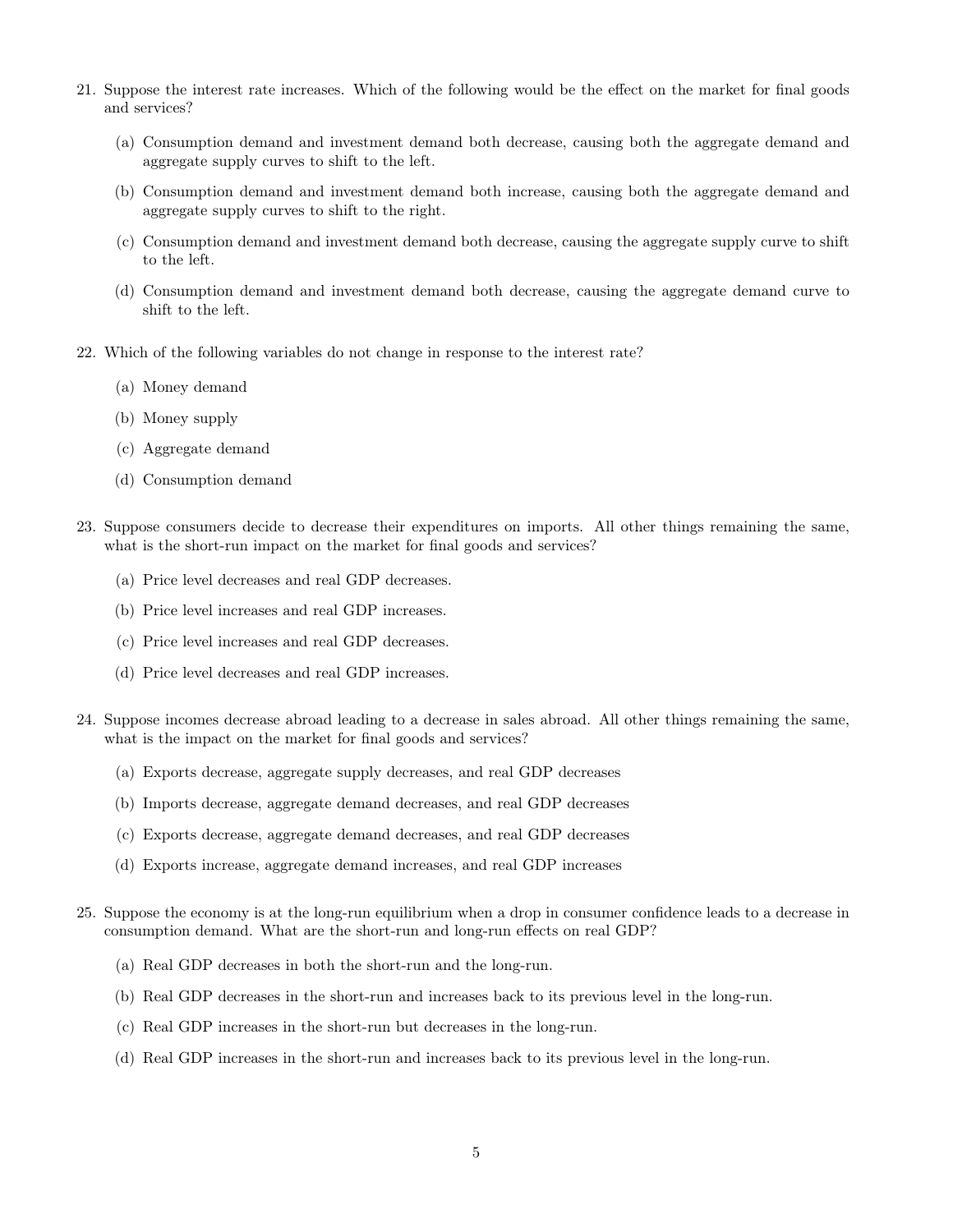Short-answer problem-solving questions: 5 points each. Answer the questions in the space provided.

26. Suppose the marginal propensity to consume is 0.8 and the marginal propensity to import is 0.15. Suppose a drop in consumer confidence results in a decrease in consumer spending by \$220 billion. Compute the short-run impact on real GDP.

27. Suppose the marginal propensity to save is 0.15 and the marginal propensity to import is 0.20. Suppose an increase in incomes abroad results in an increase in demand for exports by \$50 billion. Compute the short-run impact on real GDP.

28. Suppose the economy is in recession, where real GDP is currently \$6.5 trillion and potential GDP is \$7 trillion. The government would like to pass a stimulus package that increases government spending in order to increase real GDP back to potential GDP. The marginal propensity to consume is 0.85 and the marginal propensity to import is 0.10. How much should the increase in government expenditures be?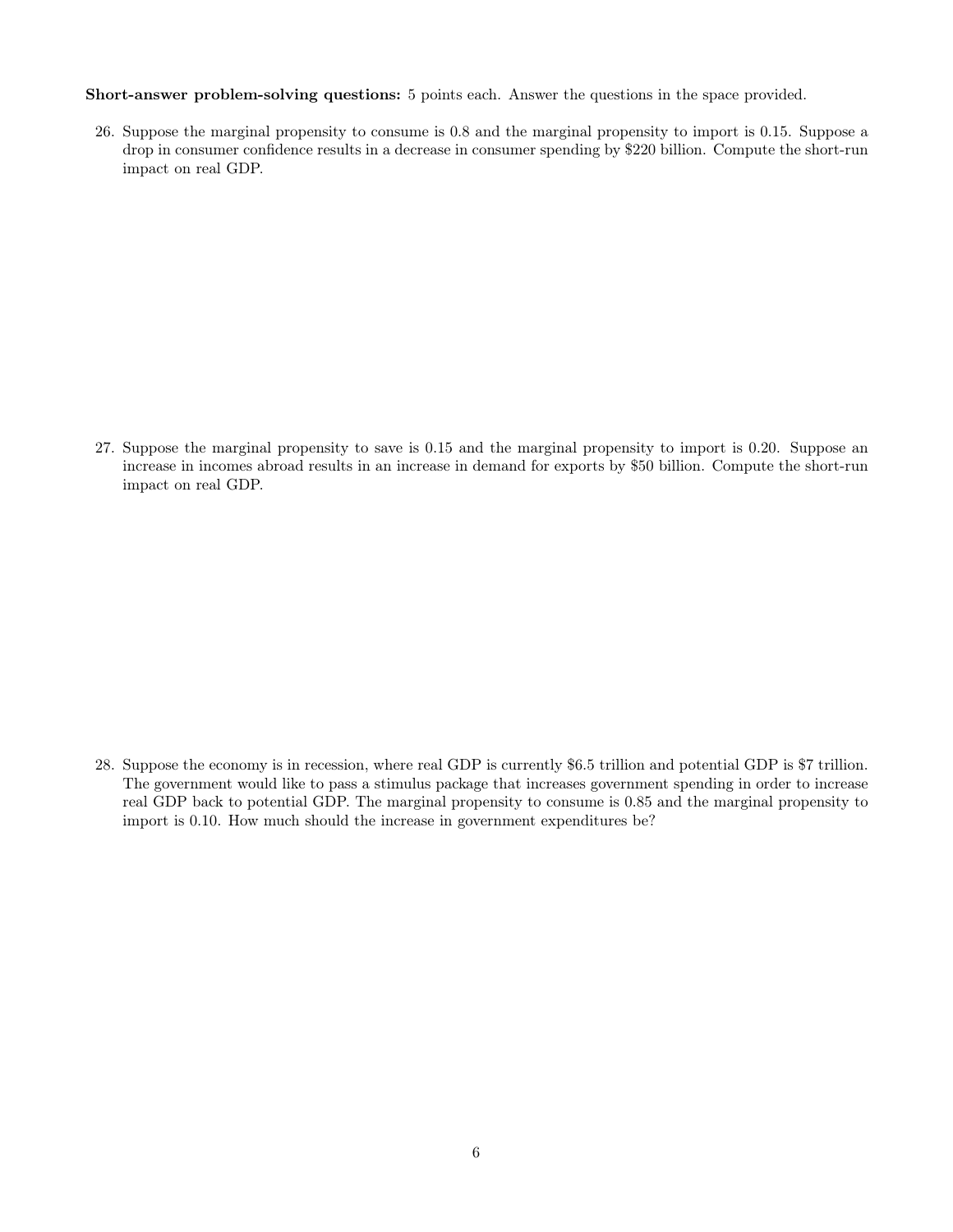29. Suppose the economy is at the long-run equilibrium when a change in exchange rates leads to an increase in imports. Describe and illustrate the short-run impact on equilibrium real GDP and price level.

30. Suppose the economy is at the long-run equilibrium when there is a disruption in global supply chains, making it difficult for producers to get parts and raw materials to produce products and offer services. Describe and illustrate the short-run impact on equilibrium real GDP and price level.

31. Suppose the economy is initially at the long-run equilibrium when there is a decrease in government expenditures. Describe and illustrate **both** the **short-run and long-run** effects on equilibrium real GDP and price level.